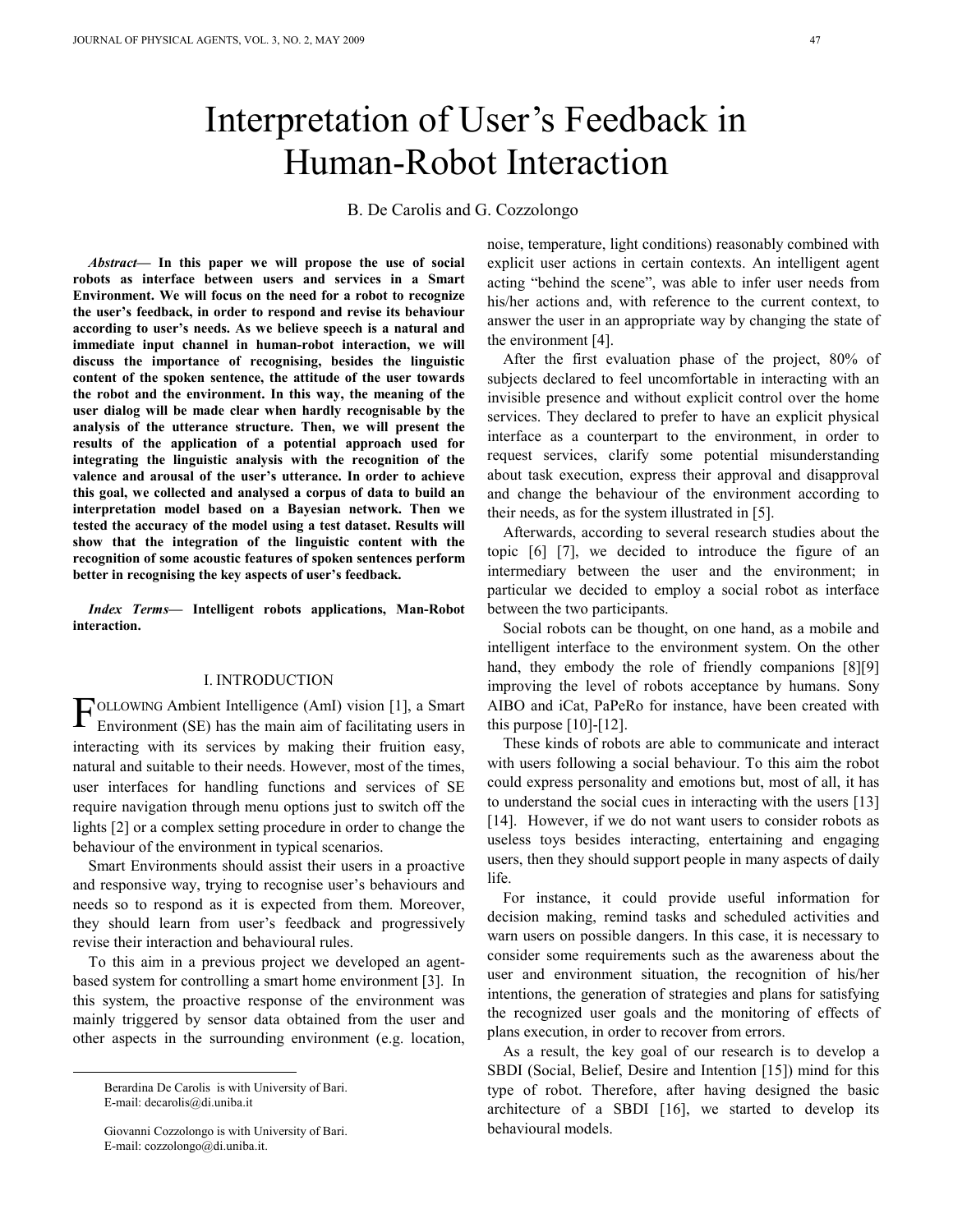Since speech is a natural way for humans to interact with robots [17] [18], we initially faced the problem of interpreting the user's utterances during the interaction dialogue, in order to understand the valence and therefore the effect that the user wants to achieve through the provided feedback as to revise the reasoning behaviour accordingly.

In our system we consider two sources of knowledge coming from the user spoken input: the **linguistic information content** and the **acoustic features** of the utterance. Here we present results of an empirical study aiming at demonstrating the feasibility of this approach for clarifying the user's feedback intent in spoken utterances when interacting with a social robot acting as a mediator in smart environments.

The paper is structured as follows: in Section II the results of the first experiment for evaluating the impacts of social robots in the interaction with an SE are presented. In Section III we explain the motivations for using both linguistic content and acoustic features of the spoken sentence for disambiguating the user's feedback. Then we present how we annotated a corpus of human-robots spoken dialogues, collected during some experiments. Starting from the analysis of this corpus, we built a model aiming to interpreting the feedback intention of the user. This model is described in Section V. Then, we tested the accuracy of the model in properly recognizing the category of user's feedback. Conclusions and future work directions are discussed in the last Section.

#### II.UNDERSTANDING COMMUNICATIVE INTENT

In order to express their intentions humans use words and transfer emotions and emphasis by modulating their voice tone. In fact speech conveys two main types of information: it carries linguistic information according to the rules of the used language and paralinguistic information that are related to acoustic features such as variations in pitch, intensity and energy [19]-[23].

Usually the first component conveys information about the content of the communication and the second one about the user's attitude or affective state.

According to several studies [18][22] the linguistic analysis is not enough to properly interpret the real user's communicative intent towards the robot and the environment behaviour. For instance, the user can pronounce the same sentence with different emotional attitudes in order to convey different communicative intents. In fact, if the sentence *"where are you going?"* is pronounced with a negative attitude, it should not be interpreted as "the user want to know where the robot is going" but as "the user is probably

disapproving my behaviour" and therefore it should be considered as a negative feedback. In this case, the robot should stop and revise its belief set accordingly.

Another example, typical of domestic environments, is the following: "It is hot in here". According to [24][25] this sentence can be interpreted in different ways:

- the user is *informing* the hearer about his/her perception of the room temperature;
- the user is *requesting* indirectly for someone to open the window;
- the user is *complaining* about the temperature (usually expressed *emotionally*);
- the user is *complaining* about the temperature implying that someone should better keep the windows closed (usually expressed using *sarcasm*).

In this case, the effects that the user wants to achieve are completely different: in one interpretation the user wants someone to open the window, in another one he/she wants to achieve the opposite effect.

Then, while words still play an important role in the recognition of communicative intents, taking into account the user attitude while speaking adds another source of knowledge that is important for understanding the interpretation of the utterance.

Integrating more than one modality should, in fact, help to resolve ambiguities and compensate for errors [26].

 Starting from the work of Breazeal and Aryananda [27] and taking into account some theories that state the importance of the voice tone in interacting for educative and training purposes with pre-verbal infant [28] and domestic pets [29] we decided to start investigating how paralinguistic features of the spoken input can be used to improve the recognition of the user's communicative intent.

Research in emotional speech has shown that acoustic and prosodic features can be extracted from the speech signal and used to develop models for recognising emotions. Much of this research has used acted corpus of speech as training data and their research did not take into account the semantic content of what being conveyed [21]-[23].

According to Litman [30], in natural interactions users convey emotions by combining several signals. Therefore, acoustic-prosodic features should not be considered alone but combined with other information sources such as the linguistic content of the spoken sentence. Indeed, while acousticprosodic features address how something is said, lexical features represent what is said and, together, these features have shown to be useful for recognising intentions in human communication.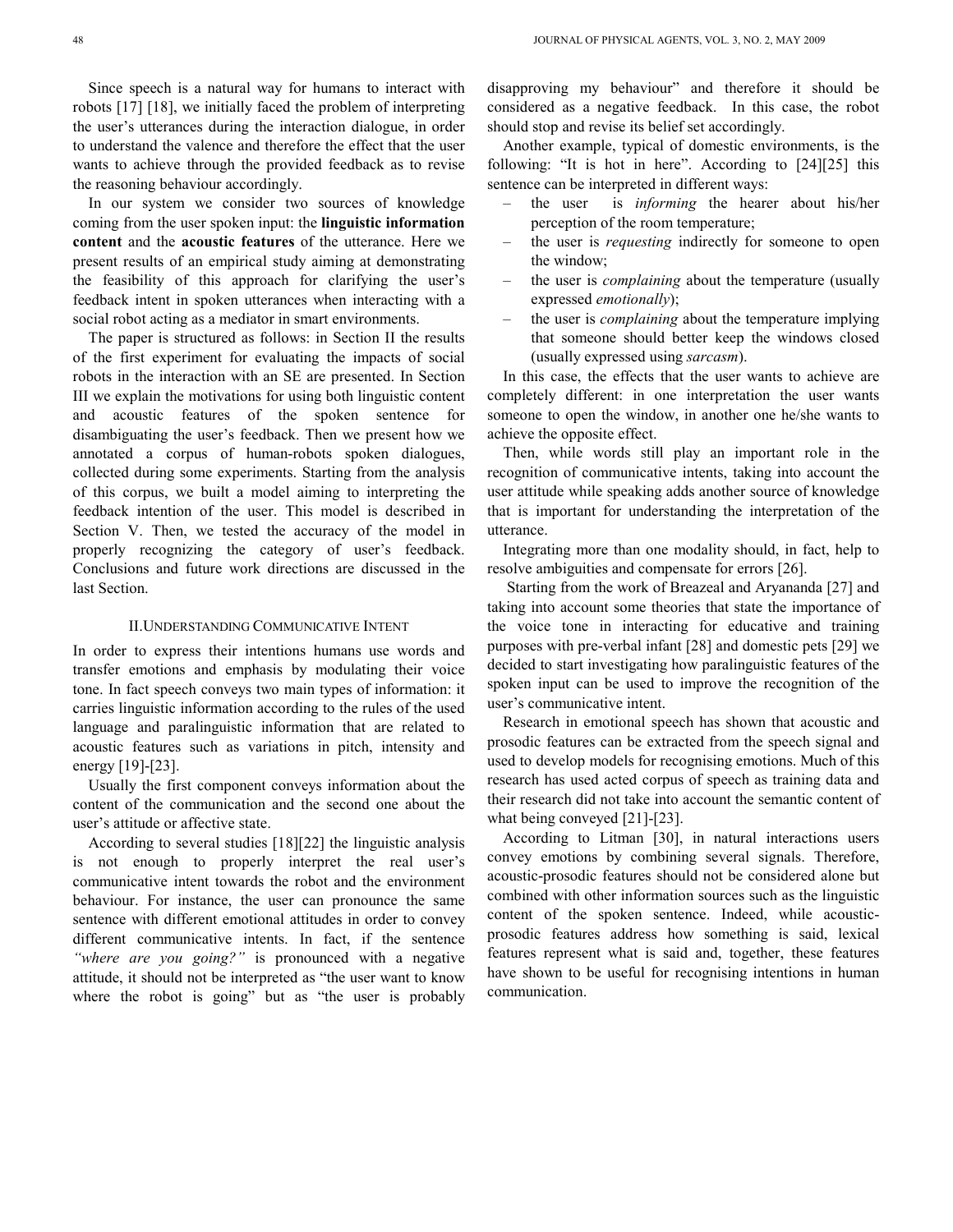

Fig. 1. Reasoning Schema of the Environment Mediator Robot

To this aim we have coupled a linguistic parser that transforms the sentence in a speech act with an acoustic analyzer able to extract the prosodic features of the user spoken input. Then, using a probabilistic model based on a Bayesian Network (BN), our system infers the user's intention by combining these two knowledge sources. BN allows handling uncertainty and incomplete world representation typical of this kind of domain [31]. In fact, interaction with smart environments contains various uncertainties that are mostly caused by the imperfectness and incompleteness of data or by the difficulty of a certain correct interpretation of human behaviour.

Figure 1 illustrates the schema architecture of the speech based intention recognition module integrated in a general BDI reasoning model [32].

The transcript of the spoken input is analyzed by the linguistic parser in order to recognize linguistically the type of user's move, then contextual features and the presence of cue words are used to provide a better classification of the move (i.e. inform, ask, etc.) using a BN model that will be illustrated later in the paper. At the same time the audio file relative to the user's move is analyzed using Praat functions [33].

Once we have extracted the parameters relative to pitch, intensity and energy of the sound, these, together with the interpreted category of move become the evidences or the initial distribution (in case of uncertainty in parsing the sentence) of some of the variables of the BN that allows inferring the valence and intention relative to the user's move.

Since the main aim of this research does not specifically concern the prosodic features analyser but the one of understanding how this integration can improve intention recognition, we will focus the rest of the description on model building and on its validation in the context of the interaction with a smart environment.

#### III.CORPUS ANNOTATION

There is a substantial body of literature on emotion recognition from speech [19]. These works show how certain emotional states are often correlated with particular acoustic features such as pitch (fundamental frequency F0), energy, timing and voice quality [34].

Obviously, the quantity and types of features to consider depend on how many emotions or attitudes are relevant for the purpose of the system.

For instance, in the work of [27] which is also aimed at recognising affective intent in human-robot interaction, it was important to distinguish among four categories of affective intents: approval, prohibition, attention, comfort. These categories were selected since the main aim of the work was to "educate" the robot like parents do with their children [28]. According to these results, pitch mean and energy variation seem to work with a good accuracy in distinguishing between the mentioned categories.

An experiment similar to the one presented in this paper was performed by Batliner et al [35] for recognizing emotions in children speech. Their system based on Neural Networks was able to classify speech with an overall recognition rate of about 70% for all four classes: *neutral* without any labels, *laughter, vocative* and *marked* for any other combination of prosodic peculiarities.

We did not consider children speech in our experiment because the potential users of our domotic application were adults. However, in the optic of extending the use of this application to families, children speech should be considered.

Another important research work aiming at recognizing the "social attitude" of users towards an Embodied Conversational Agent is represented by [36]. The adopted approach is also based on corpus annotation and analysis of linguistic and prosodic features in order to classify the user's attitude towards the agent.

In our research, as a first step for building the recognition model, the following classes of variables were considered, as they were deemed to be very important for achieving our goal:

- the typical *input moves* used to provide feedback during the interaction with the robot in a smart environment;
- the *feedback intention* to be recognized;
- the user *attitudes* that could influence intention interpretation.

## *A.Data Collection*

In the data collection phase, our aim was to identify the basic set of user moves in terms of speech acts, communicative intents, attitudes, and to discover the relations among them.

In collecting the corpus dataset, we could use two approaches based on "acted" or "natural" moves. Obviously natural collected corpus is 'pure' and 'real' in terms of emotional content when compared with elicited or simulated content. However, it is difficult to collect these data in a controlled experiment setting. In fact, as far as concerns naturally-occurring behaviour, simply observing and recording the user's moves "in the wild" would produce a collection of data in which cause-effects and other types of relations are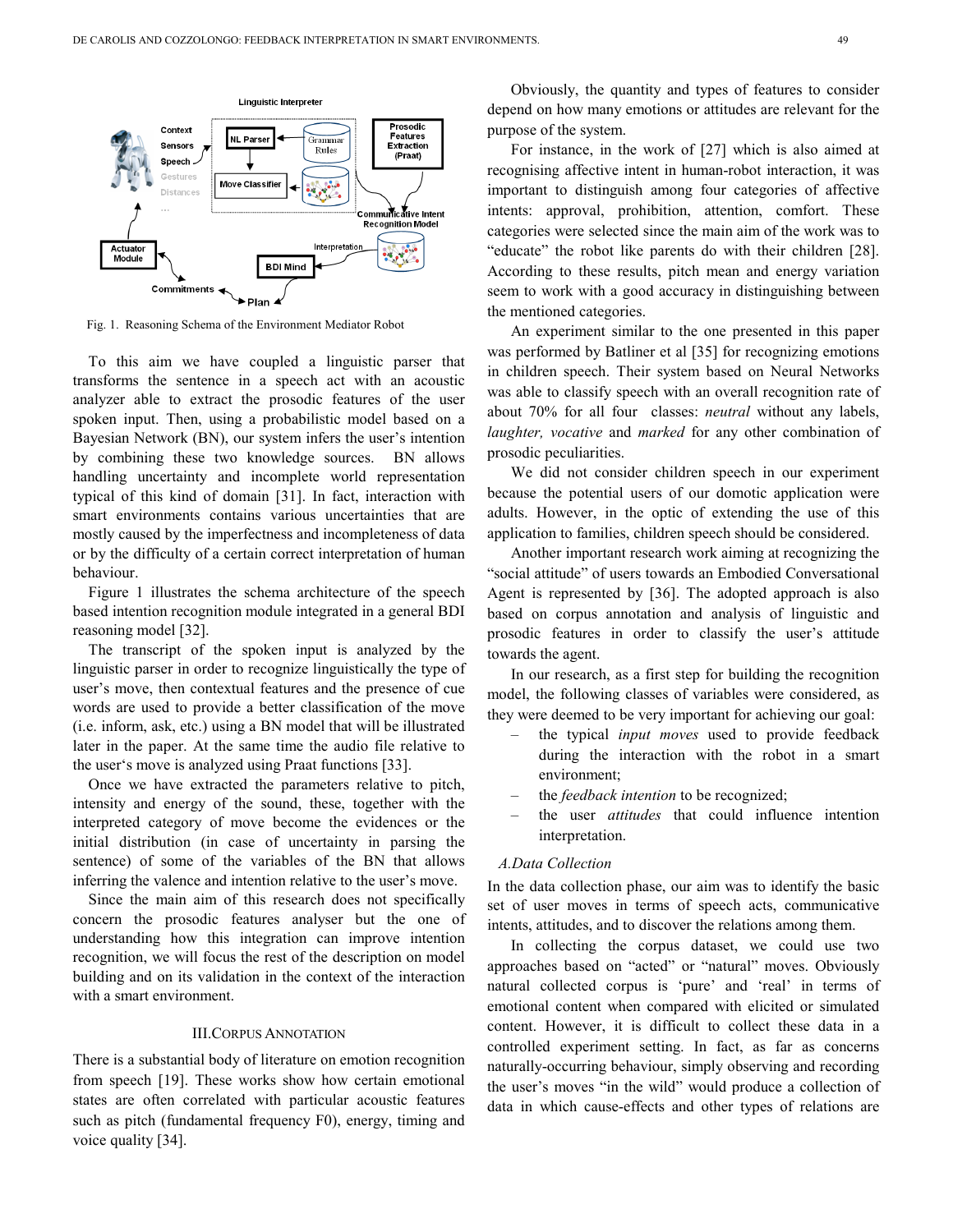difficult to be generalized in machine understandable patterns [37].

A way to avoid this problem and to keep the naturalness in the user behaviour could consists in eliciting data in particular scenario that allow to control as many as relevant factors as possible [38]. Therefore we decided to collect data using this approach.

For collecting scenario-driven data we performed a set of Wizard of Oz (WOZ) studies [39]-[41].

In this experimental setting, we considered our research laboratory as a smart environment. We thought it was an appropriate place since it was well equipped (computers, microphones, cameras, wireless connection, bluetooth, etc.) for performing these types of experiments.

In this experiment we used two groups of 8 subjects each with an age between 20-28 years old equally distributed in gender and background. For both groups the lab room conditions were the same: the air condition was off, the windows were closed and the room was quite hot, the light was on. The Wizard was performed by the same person in all the experiments.

We assigned to each group the same goal:

*finding a paper a professor left in the lab and complete the*  set of references within 10 minutes using a computer *connected to the Internet. When finished, the subject had to send an email to the professor with the paper attached.* 

However, the behaviour of the robot was different for the two groups.

For the first group of subjects AIBO was behaving in a *cooperative* way: the robot was helping the user in achieving his/her goal, providing explanations. In particular AIBO was greeting the subject, showing him/her where the professor left the paper and which computer could be used to search for the missing references. During this subtask AIBO was near the subject observing what he/she was doing, ready to provide help on request without disturbing the subject during task execution.

For the second group AIBO was behaving *not cooperatively*. In particular, AIBO was not helping the user in achieving his/her goal by ignoring the subject requests for three times before answering. Moreover, when the subject was busy in completing the missing references of the paper AIBO was trying to distract him/her from task execution.

In our opinion, this difference would elicit two sets of users' behaviours that could emphasise interaction situations in which the subject approved or disapproved the robot behaviour.

In all the experiments the robot was controlled through an interface by the same person who guided its behaviour following a working script to evoke the previously mentioned situations. To this aim we have developed a tool that helps not only to drive the robot, but also to record the history of the interaction, included the user voice and the robot moves, beside all the data received from the robot sensors.

Before starting with the experiments we administered to each subject a simple questionnaire aiming at collecting some personal data (age and gender) and at understanding their background (department, year of course, artificial intelligence background).

Following the described approach we collected a corpus of 592 moves (25 moves on average for subjects belonging to the first group, 49 for those belonging to the second one).

Each move was recorded using a wireless microphone whose output was sent to the speech processing system. We assigned to each utterance, a unique identifier, the correspondent transcript and the related 16-bit single channel, 8 kHz signal (in a .wav format).

#### *B.Data Annotation*

This corpus was annotated in a previous phase of the project as reported in [42], but with two annotators only for each step. In order to improve the reliability of the annotation process, we decided to use more people for each step. Moreover, we added a new annotation step related to the presence of cue words that are typically used when conveying a particular communicative intent. Then, we re-analyse all the data.

Since we are interested in finding the relations between the type of user move, the use of cue words, the attitude and the feedback intention, we divided the annotation process into 4 steps using different annotators for each step so that the labelling of each component was not influenced by the others. Then we completed the annotation by adding the acoustic features related to each sentence.

Examples of collected user moves are listed in Table I.

TABLE I SAMPLE OF COLLECTED FEEDBACK MOVES TRANSLATED IN ENGLISH.

| User spoken sentences                      |
|--------------------------------------------|
| Hi AIBO.                                   |
| It's hot in here.                          |
| What are you doing?                        |
| Which is the computer I'm supposed to use? |
| Where are you going?                       |
| OK                                         |
| Yes/No.                                    |
| Thanks.                                    |
| You are stupid.                            |
| Well done.                                 |
| Good.                                      |
| Can you show me where is the computer?     |
| Show me where is the computer.             |
| Speed up.                                  |
| I told you several time don't bother me.   |
| Please stop bothering me.                  |
| AIBO.                                      |
| .                                          |

# *Step 1.*

As far as the type of linguistic content is concerned, our aim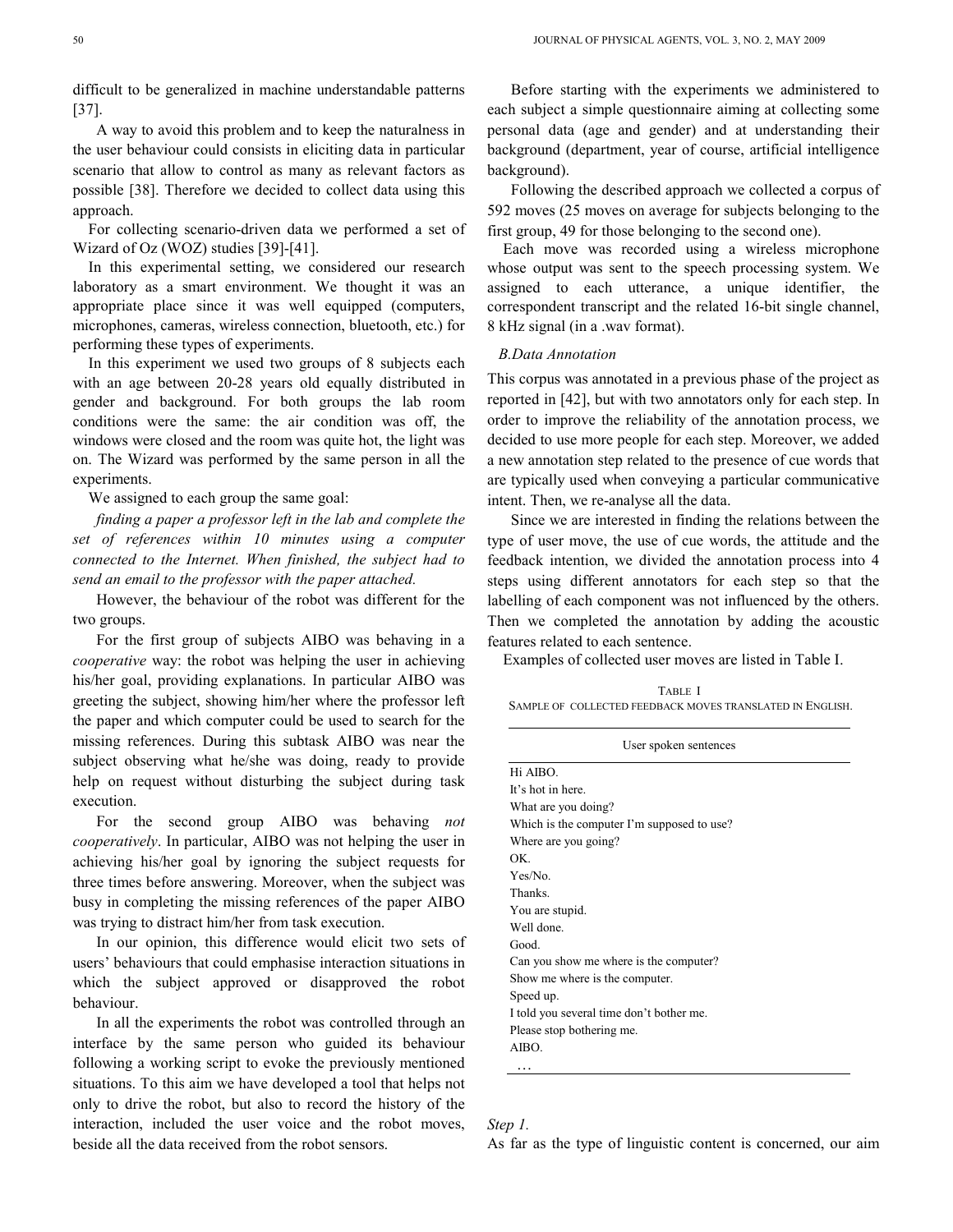was to formalize the spoken sentence as a Speech Act.

This formalization was chosen since its semantics is related to effects that the speech act may achieve in the user mental state and therefore it can be used to let our robot reasoning about the beliefs that induced the user to say something or about the effects that he/she wanted to achieve in the mental state of the robot.

For this annotation step we chose the set of categorical labels listed in Table II. This list is a subset of the Speech Act family.

In this annotation phase we needed people that were familiar with the speech act theory. Therefore, we involved five annotators distributed as follows: a professor teaching computational linguistic, two Ph.D. students researching about these topics and two under-graduated students of the computational linguistic course.

| TABLE II.                       |
|---------------------------------|
| <b>CATEGORIES OF USER MOVES</b> |

| Move Type             | Function                                   |
|-----------------------|--------------------------------------------|
| Greet(U, AIBO)        | The user U greets AIBO                     |
| Call(U, AIBO)         | <b>U</b> calls AIBO                        |
| Request(U, AIBO, a)   | U asks AIBO to perform an action a         |
| Order(U, AIBO, a)     | U orders to AIBO to perform an action a    |
| Inform $(U, AIBO, f)$ | The user informs AIBO about a fact f.      |
| Ask(U, AIBO, f)       | U makes a question to AIBO about a fact f. |
| Thank(U,AIBO)         | U thanks AIBO.                             |
| Reproach(U,AIBO)      | U reproaches AIBO's behaviour              |
| Compliment(U,AIBO)    | U makes a compliment to AIBO.              |
| Acknowledge(U,AIBO)   | U acknowledges AIBO's behaviour            |

We provided the annotators with the set of human written transcripts of all subjects moves collected during the WOZ study in both modalities and we asked them to use the labels in Table II to annotate them. They could also introduce new labels if they did not recognize in the move any of the listed speech acts.

In order to test the validity of our findings we used the method found in [43]. Then, to have a measure of the level of agreement between annotators, we calculated the percentage of cases that were labelled in the same way, we computed the percentage of agreement and then we calculated the Kappa statistics**.** 

Kappa is an index which compares the agreement against what might be expected by chance. Kappa can be thought of as the chance-corrected proportional agreement and possible values range from +1 (perfect agreement) via 0 (no agreement above that expected by chance) to -1 (complete disagreement). This index is widely accepted in the field of content analysis and allows different results to be compared.

Table III shows the frequency of every move category in the corpus and summarizes inter-annotator agreement. The annotators agreed in recognising most of the moves from their linguistic content. Only the level of agreement about the "inform" and "request" speech acts was lower than we expected.



Fig. 2. Annotation web page

*Step 2.*

In this step our main goal was to identify which was the user's attitude in the feedback sentence that could change the linguistic interpretation of the underlining intention.

In this annotation phase we did not need people with a specific knowledge, as in the *step 1*, therefore we used a website (Figure 2) and we invited 25 people to annotate the corpus.

For our purpose, we did not need a very sophisticated distinction between all the possible user affective states.

In our opinion, in this type of interaction it is important to understand which is the **valence** of the user attitude, since it is related to the achievement of a particular goal and the **arousal**, since it indicates how important was that goal for the user and therefore indicates the urgency to recover that state.

In the case of feedback sentences these two dimensions are more important than recognising the emotion itself.

For instance, a negative valence will indicate a failure in the achievement of the user's goal and if it is correlated with a high arousal will allow to distinguish hanger towards an event (e.g.: a move of the robot), from sadness related to a personal mental state.

TABLE III. INTER-ANNOTATOR AGREEMENT

| Label           | % agreement % frequency Kappa |       |     |
|-----------------|-------------------------------|-------|-----|
| Greet           | 0.9                           | 12%   | 0.8 |
| Call            | 0.8                           | 9%    | 0.6 |
| Request         | 0.7                           | 15%   | 0.4 |
| Order           | 0.8                           | 10%   | 0.6 |
| Inform          | 0.6                           | $4\%$ | 0.2 |
| Ask             | 0.8                           | 13%   | 0.6 |
| Thank           | 1                             | 9%    | 1   |
| Reproach        | 0.8                           | 13%   | 0.6 |
| Compliment 0.8  |                               | 7%    | 0.6 |
| Acknowledge 0.9 |                               | 8%    | 0.8 |

Therefore, for the valence dimension we considered the *positive*, *neutral* and *negative* categories measured along a 5 point scale (from 1- very negative to 5- very positive).

The *positive* valence was important to recognize positive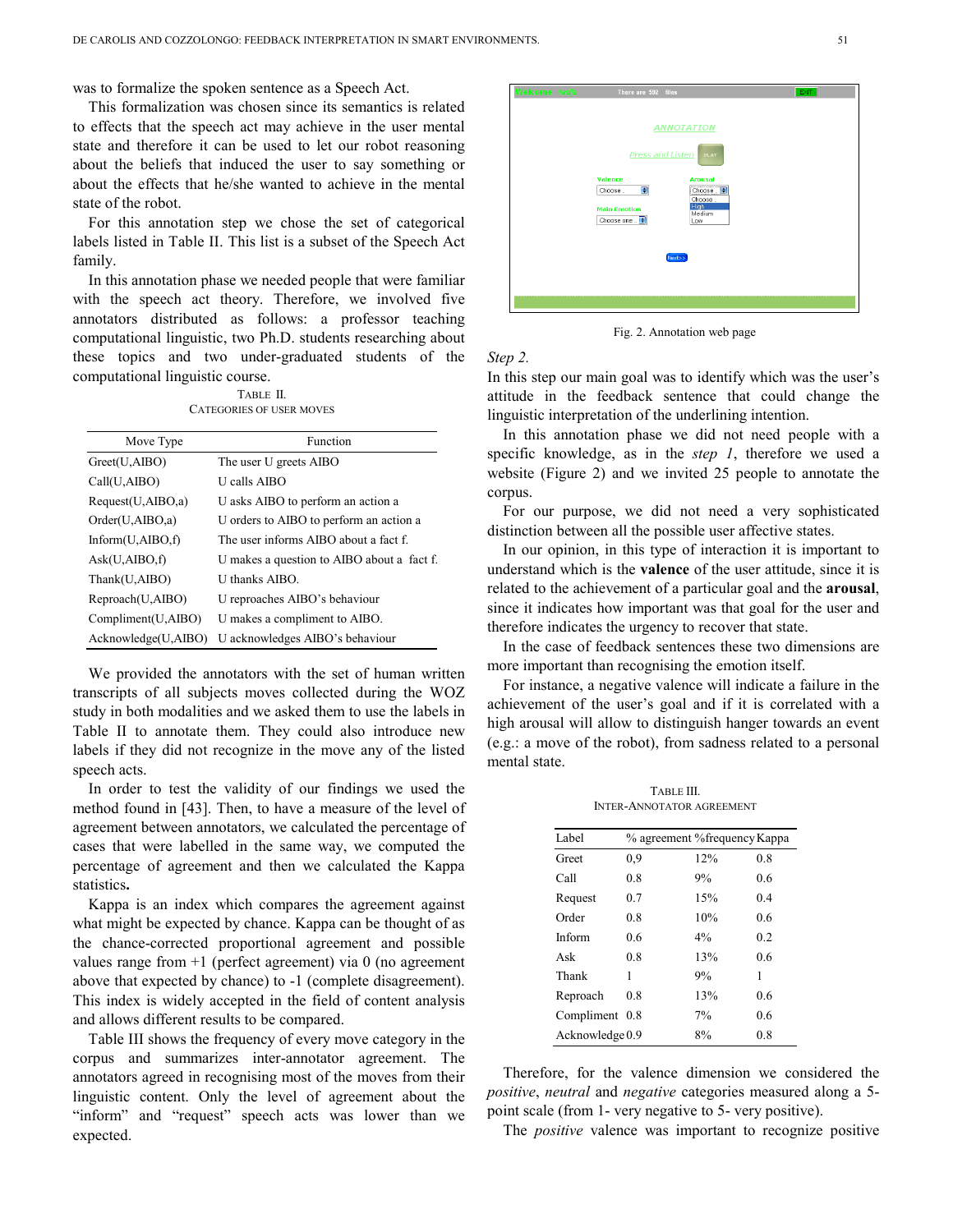feedback towards the robot and the environment while the *negative* one was important to recognize the disappointment towards the robot behaviour. The *neutral* attitude was considered important for interpreting the user intention only from the linguistic part of the user input.

The arousal was measured in a 3-point scale from high to low. The annotators had to listen to the audio file and set the appropriate value in the drop down menu (Figure 2). While the setting of the arousal and valence was compulsory, annotators could optionally set the main emotion recognized in the sentence. This label, however, is still not considered in building the model. But it could be used in a future phase of the project. The resulting annotation was then stored in a database. Results are shown in Table IV-a and IV-b.

| TABLE IV-A.        |                           |       |  |  |  |  |  |
|--------------------|---------------------------|-------|--|--|--|--|--|
| <b>VALENCE</b>     |                           |       |  |  |  |  |  |
|                    | % agreement Kappa         |       |  |  |  |  |  |
| very positive      | 0.8                       | 0.6   |  |  |  |  |  |
| Positive           | 0.58                      | 0.166 |  |  |  |  |  |
| Neutral            | 0.55                      | 0.117 |  |  |  |  |  |
| Negative           | 0.75                      | 0.5   |  |  |  |  |  |
|                    | 0.9<br>very negative 0.95 |       |  |  |  |  |  |
|                    |                           |       |  |  |  |  |  |
| TABLE <b>IV-B</b>  |                           |       |  |  |  |  |  |
|                    | AROUSAL.                  |       |  |  |  |  |  |
| % agreement Kappa  |                           |       |  |  |  |  |  |
| 0.9<br>0.8<br>High |                           |       |  |  |  |  |  |
| Medium 0.5         |                           | 0     |  |  |  |  |  |
| Low                | 0.7                       | 0.4   |  |  |  |  |  |

Apparently the annotators clearly agreed in recognizing strong attitudes (very positive and very negative valence and high arousal) while we cannot say that for neutral and positive valence there was a different agreement from the one expected by chance. Moreover, a negative attitude was better recognized than a positive one.

#### *Step 3.*

This step was aiming at understanding which categories of feedback were relevant in our domain. Another group of 25

annotators were invited to annotate the intention underlying the feedback sentence by listening to the audio on the web site. The labels used in this case represent the effect that a speech act may achieve (its perlocutionary part)[24]. In this way it was in theory possible to relate the recognised move (linguistic part) and its prosodic characteristic with the move effect.

We identified the ones reported in the first column of Table V together with the percentage of agreement and the results of the Kappa statistics.

TABLE V. RESULTS OF THE INTENTION ANNOTATION PHASE.

| <b>Feedback Type</b>             | <b>Function</b>                                                                             | agreement | kappa |
|----------------------------------|---------------------------------------------------------------------------------------------|-----------|-------|
| Want $\text{ToDo}(U, AIBO, a)^a$ | The user U want the<br>robot to do some<br>action                                           | 0.75      | 0,5   |
| WantToKnow(U,AIBO,f)             | The user U wants to<br>know a fact                                                          | 0.8       | 0,6   |
| KnowAbout(AIBO,f)                | The user U wants that $0.7$<br>AIBO knows about a<br>fact.                                  |           | 0,4   |
| Approve(U,AIBO)                  | Positive feedback<br>corresponding to the<br>intention to approve;                          | 0.75      | 0,5   |
| Disapprove(U,AIBO)               | Negative feedback<br>corresponding to the<br>intention to<br>disapprove;                    | 0.8       | 0,6   |
| GetAttention(U,AIBO)             | The user U wants to<br>get the attention<br>of the robot;                                   | 0,9       | 0,8   |
| SocialCue(U,AIBO, $c$ )          | The user U performs a0,75<br>social communicative<br>act such as greeting,<br>soothing, etc |           | 0,5   |

The overall agreement is good, showing that listening to the sentences (linguistic content and acoustic features) allows interpreting its meaning and the user's feedback intention with a good accuracy.

Moreover, in order to understand the correspondence

| TABLE VI.                                             |  |
|-------------------------------------------------------|--|
| RELATION BETWEEN SPEECH ACTS AND FEEDBACK INTENTIONS. |  |
|                                                       |  |

|                   | Greet Call             |                      | <b>Request Order</b> Inform |                              |              | Ask                     |                      |                  |                     | Thank Reproach Compliment Acknowledge |
|-------------------|------------------------|----------------------|-----------------------------|------------------------------|--------------|-------------------------|----------------------|------------------|---------------------|---------------------------------------|
| WantToDo (WTD)    | (SC)<br>$\overline{0}$ | (GA)<br>$\mathbf{0}$ | 61                          | $(WTD)$ $(WTD)$ $(KA)$<br>47 | $\theta$     | (WTK)<br>$\overline{0}$ | (SC)<br>$\mathbf{0}$ | (DA)<br>$\theta$ | (A)<br>$\mathbf{0}$ | (A)<br>$\mathbf{0}$                   |
| WantToKnow (WTK)  | $\overline{0}$         | $\boldsymbol{0}$     | $\mathbf{0}$                | $\boldsymbol{0}$             | $\mathbf{0}$ | 47                      | $\mathbf{0}$         | $\mathbf{0}$     | $\mathbf{0}$        | $\bf{0}$                              |
| KnowAbout (KA)    | $\bf{0}$               | $\boldsymbol{0}$     | $\mathbf{0}$                | $\boldsymbol{0}$             | $\tau$       | $\boldsymbol{0}$        | $\mathbf{0}$         | $\mathbf{0}$     | $\mathbf{0}$        | $\mathbf{0}$                          |
| Approve $(A)$     | $\overline{0}$         | $\boldsymbol{0}$     | $\bf{0}$                    | $\boldsymbol{0}$             | 10           | $\boldsymbol{0}$        | 36                   | $\mathbf{0}$     | 27                  | 42                                    |
| Disapprove (DA)   | $\overline{0}$         | 13                   | 28                          | 12                           | 11           | 31                      | 10                   | 59               | 8                   | $\mathbf{0}$                          |
| GetAttention (GA) | $\mathbf{0}$           | 32                   | $\boldsymbol{0}$            | $\boldsymbol{0}$             | 2            | $\overline{0}$          | 3                    | 18               | $\mathbf{0}$        | $\mathbf{0}$                          |
| SocialCue (SC)    | 71                     | 8                    | $\boldsymbol{0}$            | $\overline{0}$               | 1            | $\boldsymbol{0}$        | $\overline{4}$       | $\bf{0}$         | 6                   | 6                                     |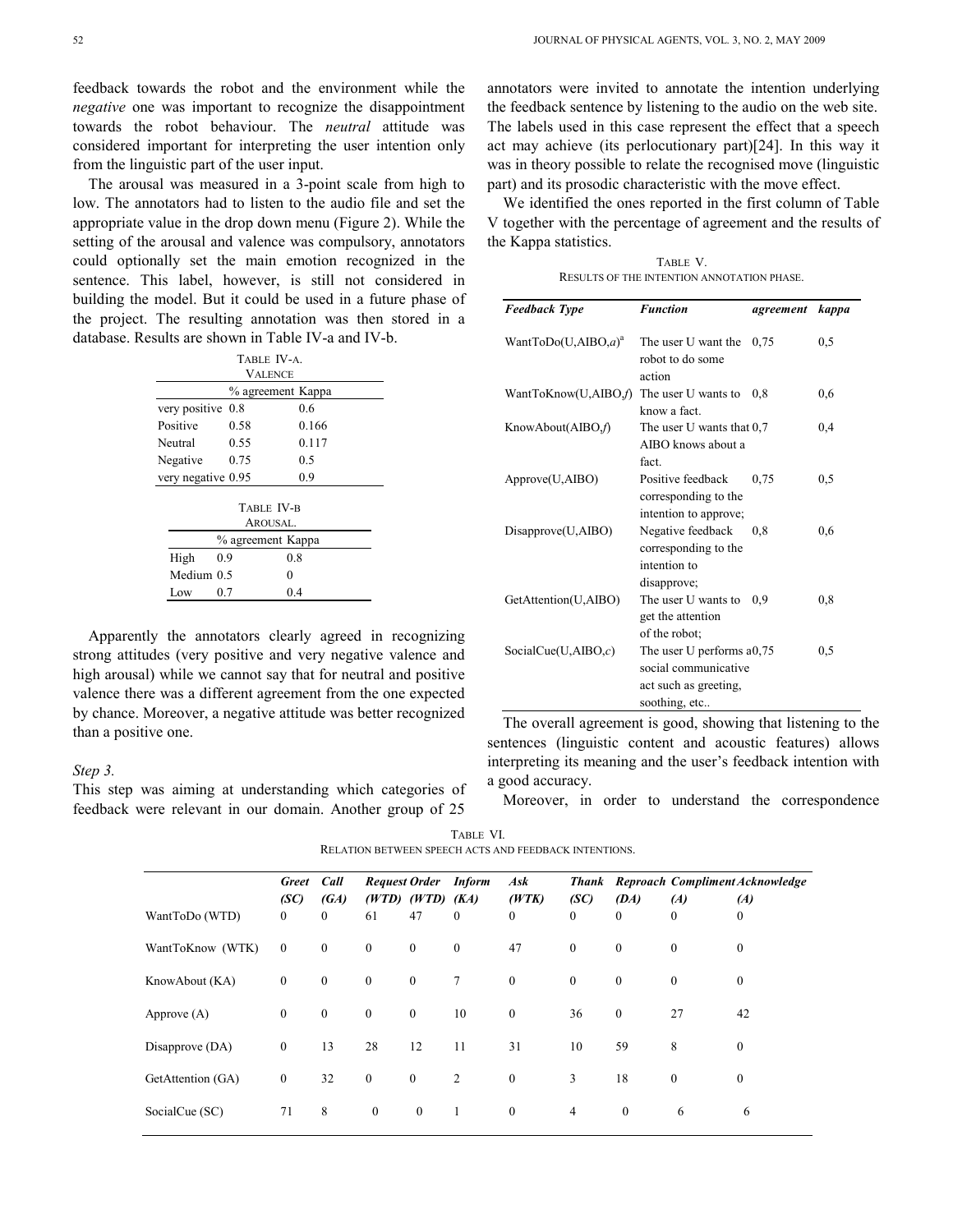between the speech acts annotated on the corpus transcripts and the intentions recognised from the spoken sentences we calculated a matrix showing the relations and the differences between the two annotations.

In this matrix, shown in Table VI, the columns indicates the speech acts and their intended communicative effect as formalized in the Speech Act Theory and the rows the categories of feedback that we are considering in our domain.

The results seem to confirm our hypothesis and therefore the need to integrate this two knowledge sources (the linguistic and the acoustic component of the sentence) for recognising the user intention. In fact, almost all the communicative intentions can be expressed using different speech acts. But, while it is easy to classify a *thank* or a *greet* as the intention to provide a "Social Cue", a "disapprove" can be expressed using almost all the categories of speech acts. As we will see later on, the integration of the linguistic interpretation with the prosodic features allows recognising it with a quite good accuracy.

#### *Step 4.*

The goal of this step was to recognize in the transcript of the collected moves the presence of cue words that could help in identifying the nature of the feedback, according to the categories in Table VII. Cue words could belong to an **emotional lexicon** or could be just words with a clear meaning, such as a verb or an object.

We classify as belonging to the **emotional lexicon** all the words, in a language, containing information about an emotional state in their semantic representation. This could be either an emotion or a feeling. Besides exclamations (i.e. "oh, damn!"), cue words could be nouns (fear, thanks, etc.) or verbs (to hate, to love), or adjectives (angry, furious, sad, happy, etc.).

In our domain, cue words are classified as belonging to these categories:

- *social*: i.e. hi, ciao, hello, thanks, AIBO, etc.
- *attention*: i.e. AIBO, hei, you, aho, etc.
- *positive*: i.e. well, good, yes, love
- *formal*: i.e. please, could
- *negative*: no, stop, bad, stupid, hate
- *action verbs*: move, do, go, speed up, help, etc.
- *conversation verbs*: tell, know, etc.

Table VII shows the relation between the category of intention and the category of cue words with the level of agreement.

### *Step 5*.

After the human annotation process, the dataset needs to be completed with the related acoustic features. We used Praat functions in order to perform a macro-prosodic or global analysis and to extract from the audio file of each move features related to:

TABLE VII. RELATION BETWEEN INTENTIONS AND CUE WORDS.

| Feedback Type        | cue words categories                                 | agreement kappa |     |
|----------------------|------------------------------------------------------|-----------------|-----|
| WantToDo(U,AIBO,a),  | formal, action verbs                                 | 0.7             | 0,4 |
|                      | WantToKnow(U,AIBO,f) formal, conversation verbs 0.75 |                 | 0,5 |
| Approve(U,AIBO)      | positive                                             | 0.7             | 0,4 |
| Disapprove(U,AIBO)   | negative                                             | 0.75            | 0,5 |
| GetAttention(U,AIBO) | attention                                            | 0.8             | 0.6 |
| SocialCue(U,AIBO,c)  | social                                               | 0.9             | 0.8 |

- The variation of the fundamental frequency  $(f0)$ : pitch minimum, mean, maximum and standard deviation;
- The variation of energy (RMS): max and standard deviation.

We did not consider the speech rate, because we are going to interpret very short sentences and move on average in our domain.

As we have already pointed out we consider the *activation* and the *arousal*, which can be used to distinguish high activation emotion from low activation one, by analysing the value of the *f0*; the *average f0* values, its *range,* its *dynamics* and *intensity* are all higher for high activation emotion. In this way we can distinguish *surprise*, *joy*, *anger*, *fear* from *sadness* and *disgust*.

The *valence* dimension allows distinguishing positive from negative emotions. Negative emotions features are characterized by fast f0 lowering, rising in intensity, high prominence of the maximum energy values, longer pauses. On the basis of this features it is possible to distinguish fear and anger from joy.

After adding these features to the dataset, it was necessary to transform the numeric values relatives to the pitch and energy into discrete values, in order to handle these data in our model.

To this aim we used a three-value scale (low, medium, high). In order to assign each numerical value corresponding to the pitch and the energy values to one of these discrete values, we calculated the 33% and 66% percentage. We divided in this way the numeric interval of each of the extracted features into three parts. Then, values falling into the first numeric set were considered as low, those falling in the second one as normal and the rest high.

#### *Step 6*.

Then, we completed the annotation of the collected corpus with the following data: the name of the audio file, the gender of the subject that pronounced the sentence, the event that triggered the user sentence, the user and environment situation. These additional data were recorded during the experiment.

The following Table VIII shows an annotated element of the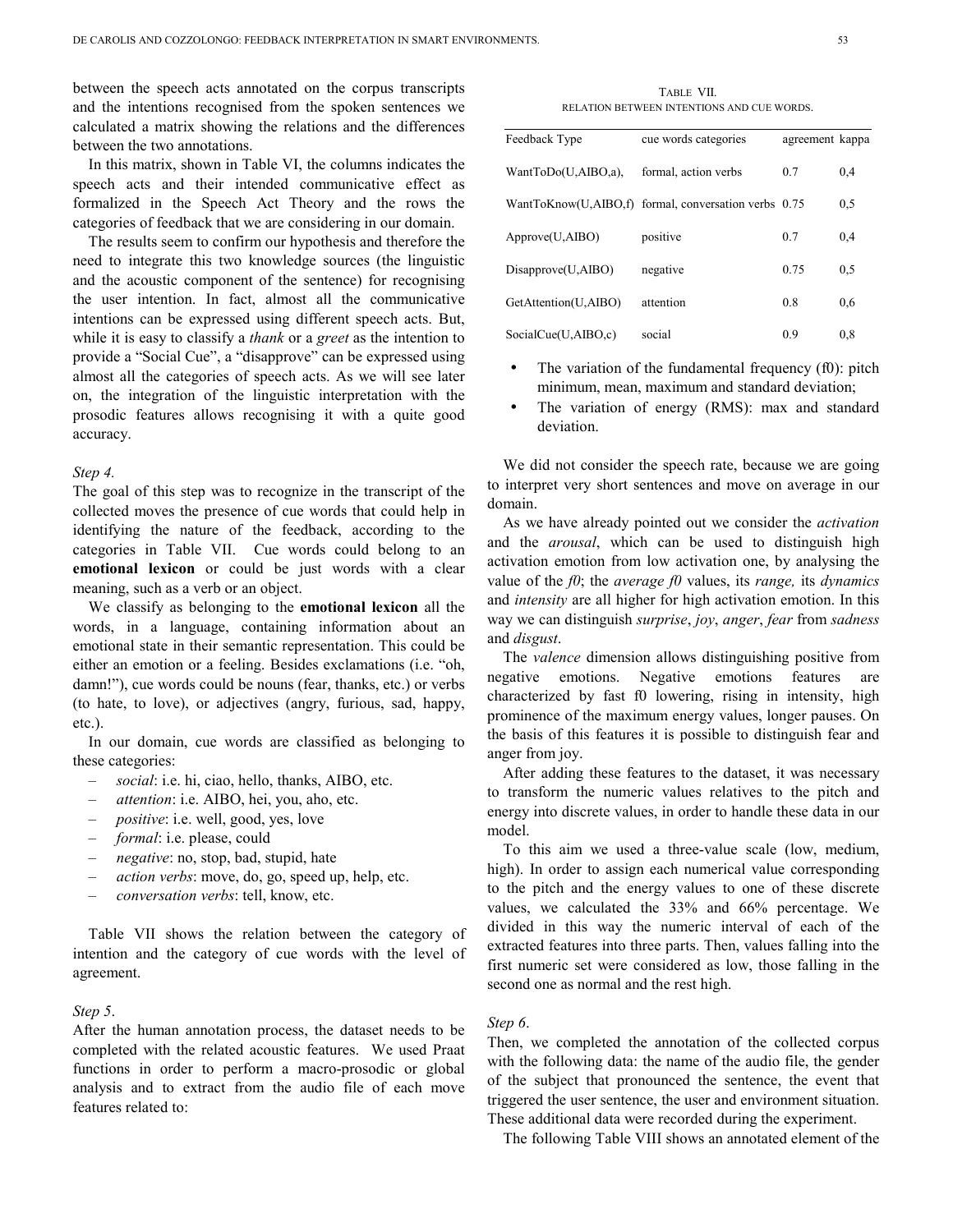corpus corresponding to the question "where are you going?" expressing the intention to disapprove the robot action.

| TABLE VIII.                                 |
|---------------------------------------------|
| AN EXAMPLE OF THE ANNOTATION FOR AN ELEMENT |

| Name        | Value                   |
|-------------|-------------------------|
| File        | Aibo10                  |
| Sentence    | where are you going?    |
| Gender      | f                       |
| Move        | ask                     |
| Env context | c <sub>10</sub>         |
| Event       | AIBO makes noise        |
| Feedback    | disapprove(U,AIBO,move) |
| Valence     | 1                       |
| Arousal     | 3                       |
| P mean      | High                    |
| P max       | High                    |
| P min       | High                    |
| P var       | Normal                  |
| E max       | High                    |
| E var       | High                    |

The variables *p\_min*, *p\_max*, *p\_mean*, *p\_var* identify the values of the pitch minimum, maximum, medium and its variance, respectively. The values of the maximum energy and its variance are identified with *e\_var* and *e\_max* respectively.

#### IV.BUILDING THE MODEL

In order to learn the dependencies among acoustic features, linguistic content of the user move, attitude and intention, we decided to use a probabilistic model, as it seems to be appropriate in the considered context. Indeed, understanding human attitude and intention from speech input involves capturing and making sense of imprecise, incomplete and sometimes conflicting data [31].

As far as concern the building of the model we could use a learning algorithm, able to learn both the structure and the parameters of the network, or we could design the structure according to the theories that guided our experiment steps and then learn the parameters accordingly.

In a first phase of the project we used the NPC learning algorithm of Hugin 6.5 (see www.hugin.com for more details) on the labelled database of cases in the corpus. In this way we could learn both the structure and the parameters of the network.

We randomly extracted 37 cases from the labelled database of selected cases, because 37 was the average of moves for each subject collected during the experiment.

As we will show later on, this subset was used in the testing phase, while the rest of cases (555) were used for learning the network.

The model resulting after some optimization steps is shown in Figure 3.

Variables in this network are mainly related to:

- − the recognized **move category**: this information is extracted by the linguistic parser and belongs to one of the categories listed in Table II;
- − the presence and category of **cue words** that may change the linguistic interpretation of the move; this variable may then assume values in the set described in Table VII;
- the **environment context** situation that may have triggered the feedback move (i.e. the room temperature is  $32^{\circ}$  C):
- the **robot** action;
- the **valence** associated to the move that can assume values in the set very positive  $(5)$ , positive  $(4)$ , neutral  $(3)$ , negative  $(2)$  and very negative  $(1)$ ;
- the **arousal** associated to the move that can assume values in the set high  $(3)$ , medium  $(2)$  and low  $(1)$ ;
- − the extracted **acoustic features**: pitch features and energy variation and maximum were considered relevant to the recognition;
- the **feedback intention** beyond the speech act: this is the variable that we want to monitor using the model and can assume values in the set described in Table VI.



Fig. 3. The structure of the feedback recognition model.

In learning the model, we have set some constraints in the higher level of the structure. In particular we set the dependence of the *feedback intention* node with the four main variables resulting from the annotation process: the valence, the arousal, the move category and the cue word. These three variables, then, are related to the acoustic parameters whose relations are represented in the lower section of the network. This part has been completely learnt both in the structure and the parameters.

Further more, as we wanted to use the model in a more dynamic way, during the interaction, we had to link the *feedback* to the *robot\_action* and to the *env\_context* variable. This two variables could help in identifying the cause of the user feedback.

For examples, the user could disagree about the temperature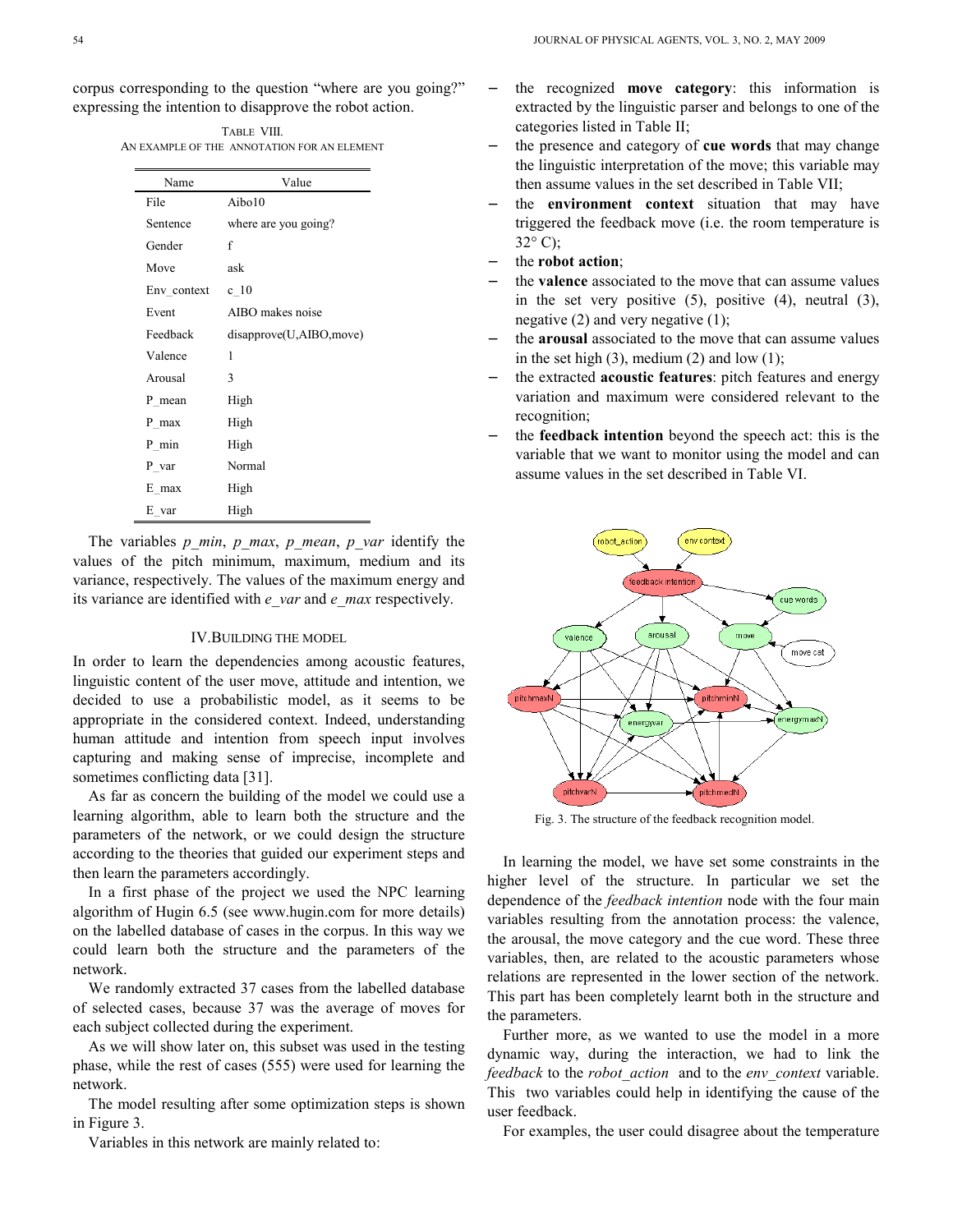situation in the room by saying: "it is hot in here" with a negative attitude. In this case the intention to disapprove does not regard directly the robot behaviour but the comfort situation of the environment. While, in case the user reproaches the robot when it moves or makes some noise, the disapproval regards its action.

# V.EVALUATING THE MODEL

The evaluation of the model was performed on a subset of data extracted randomly from the selected corpora. As we said in the previous Section, we selected randomly 37 entries from our annotated corpus before the learning process (37 was the average of moves for each subject).

Then as input evidences of our model we used the following values: first **only** the **speech features**, then only the **linguistic content** of the **move** and then **both** of them. Finally we compared the predicted results with the human annotation in all the three cases.

The global accuracy of the model, expressed as the total of correct predictions for every category on the total of the moves in the dataset, is of about 60% in the case of speech features only or linguistic content only, while it increases to the 75% when considering both features.

Since we use a probabilistic model we considered as correct a prediction of the value of the feedback intention variable the one of its six states with the highest probability.

Table X reports detailed results about the prediction of each feedback category in the three cases.

We used *F1-score* that combines *precision* and *recall* to evaluate the performance of the model. For a feedback

intention category *fc<sup>i</sup>* , we define *precision* as the ratio of the number of moves classified correctly as *fci* and the number of moves in the corpus annotated as *fc<sup>i</sup>* . We define *recall* as the ratio of the number of moves classified correctly as  $fc<sub>i</sub>$  and the total number of moves in the corpus belonging to the class *fc<sup>i</sup>* . The closer the precision, the recall and F1-score are to 1, the more accurate is the prediction.

As a general comment we can say that the model performs a better prediction when using speech + move data vs. the other two conditions, especially in those cases when the linguistic content contrasts the voice tone in identifying the type of feedback intention. This is evident in the case of the "Approve" and "Disapprove" class where the recognition from the linguistic content only performs worse.

For instance, considering the case in which the robot moves towards a place despite the user will, the sentence:

"where are you going?"

is parsed as

"Ask(U,AIBO,where(is\_going,AIBO))"

with a cue word belonging to the *action* verb category.

The model, in this case, classifies the feedback intention as: "Want to Know(U,where(is going,AIBO))"

taking the state of the variable with the highest probability (47% on 6 possible choices), while the probability of the disapprove intention is around 16%.

However, if we take into account evidences about acoustic features, then the most probable feedback intention becomes the disapproving one (63%) and the most probable valence of the voice tone becomes negative (54%) with an high arousal  $(82\%)$ .

To monitor the behaviour of the robot we have developed a TABLE IX.

CONFUSION MATRIX FOR INTENTION RECOGNITION - SPEECH ONLY/TEXT ONLY/ SPEECH+TEXT .

|                   |        |                  | WantToDo WantToKnow KnowAbout Approve Disapprove GetAttention |          |              |                  |              |              | SocialCue F1-score |
|-------------------|--------|------------------|---------------------------------------------------------------|----------|--------------|------------------|--------------|--------------|--------------------|
|                   | Speech | 55               | 31                                                            | 0        | $\theta$     | 20               | 2            | $\mathbf{0}$ | 0.59               |
| WantToDo          | Text   | 69               | 37                                                            | 0        | $\theta$     | $\theta$         | 2            | 0            | 0.62               |
|                   | $S+T$  | 74               | 21                                                            | 0        | 5            | 8                | $\mathbf{0}$ | $\mathbf{0}$ | 0.77               |
|                   | Speech | 10               | 26                                                            | $\theta$ | $\theta$     | 11               | $\theta$     | $\theta$     | 0.41               |
| WantToKnow Text   |        | 17               | 30                                                            | $\theta$ | $\Omega$     | $\boldsymbol{0}$ | $\Omega$     | 0            | 0.41               |
|                   | $S+T$  | 9                | 32                                                            | 0        | 0            | 6                | 0            | 0            | 0.59               |
|                   | Speech | $\mathbf{0}$     | $\theta$                                                      | 4        |              | $\overline{2}$   | $\Omega$     | $\theta$     | 0.44               |
| KnowAbout         | Text   | 0                | 0                                                             | 5        | $\theta$     | $\boldsymbol{0}$ | 2            | 0            | 0.5                |
|                   | $S+T$  | 0                | $\mathbf{0}$                                                  | 4        | 1            | 1                | 1            | $\mathbf{0}$ | 0.61               |
|                   | Speech | $\mathbf{0}$     | $\theta$                                                      | 3        | 71           | $\mathbf{0}$     | 19           | 18           | 0.72               |
| Approve           | Text   | 11               | 12                                                            | 5        | 51           | $\mathbf{0}$     | 17           | 15           | 0.61               |
|                   | $S+T$  | $\mathbf{0}$     | $\mathbf{0}$                                                  | 1        | 85           | $\mathbf{0}$     | 10           | 15           | 0.83               |
|                   | Speech | 13               | 17                                                            | 3        | $\mathbf{0}$ | 119              | 17           | $\theta$     | 0.68               |
| Disapprove        | Text   | 17               | 20                                                            | 3        | $\theta$     | 89               | 21           | 19           | 0.66               |
|                   | $S+T$  | 2                | 9                                                             |          | $\bf{0}$     | 136              | 9            | 12           | 0.81               |
|                   | Speech | 1                | 5                                                             | 1        | $\theta$     | 15               | 29           | 4            | 0.43               |
| GetAttention Text |        | $\boldsymbol{0}$ | 0                                                             | $\theta$ | $\theta$     | 12               | 38           | 5            | 0.52               |
|                   | $S+T$  | 0                | 0                                                             | 0        | $\mathbf{0}$ | 9                | 41           | 5            | 0.66               |
|                   | Speech | $\mathbf{0}$     | $\Omega$                                                      | $\theta$ | 13           | 15               | 15           | 52           | 0.61               |
| <i>SocialCue</i>  | Text   | $\theta$         | 0                                                             | $^{(1)}$ | 5            | $\mathbf{0}$     | 11           | 79           | 0.74               |
|                   | $S+T$  | $\boldsymbol{0}$ | 0                                                             | 0        | 3            | 7                | 9            | 76           | 0.75               |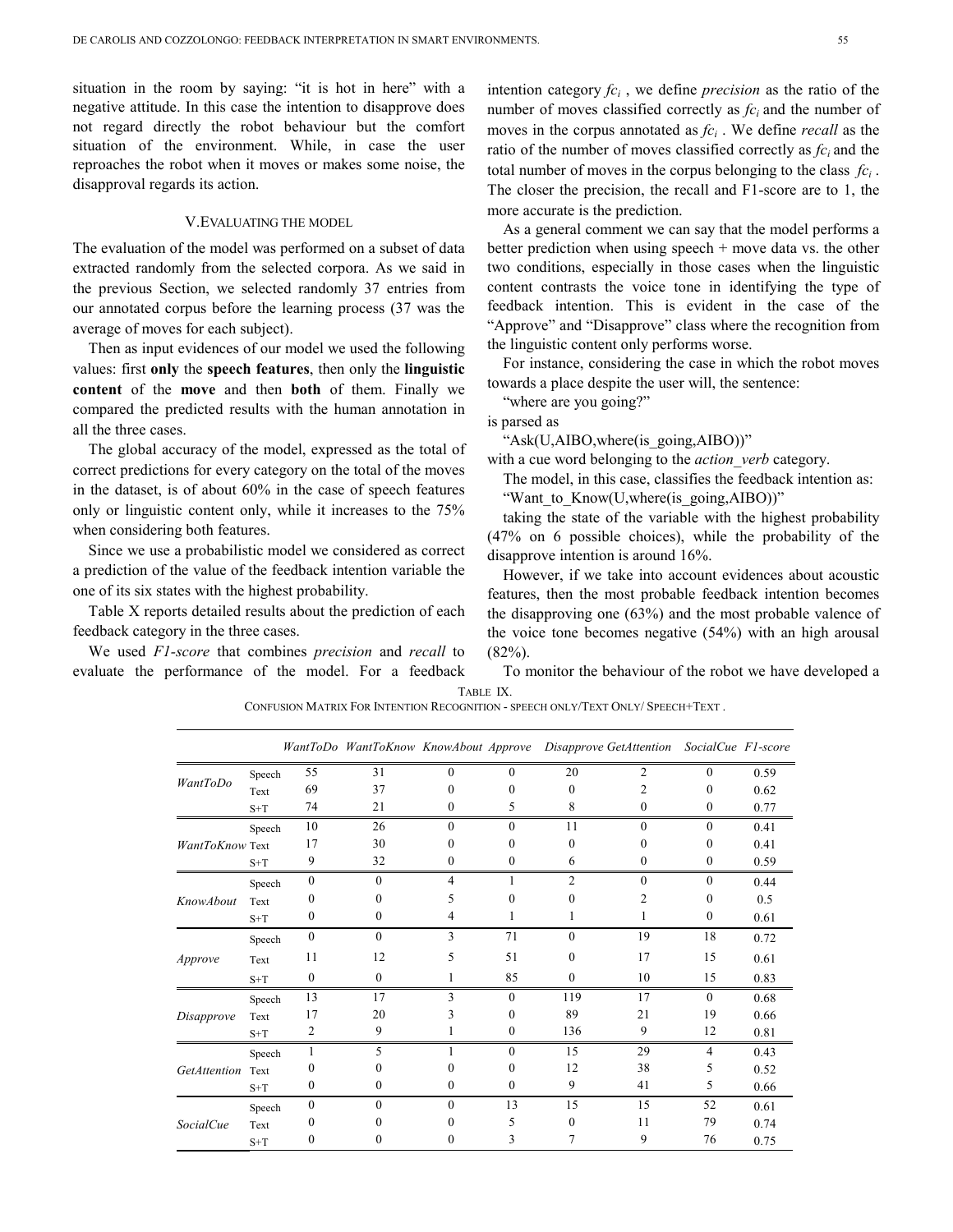tool. Figure 4-A shows how this tool allows monitoring the result of the propagation of the evidences in the model in the described example.

| Input                             |                      |                           |  |                           |      |          |          |  |  |  |
|-----------------------------------|----------------------|---------------------------|--|---------------------------|------|----------|----------|--|--|--|
| Context:                          |                      | AIBO is moving            |  |                           |      |          |          |  |  |  |
| Dialog History:                   |                      |                           |  |                           |      |          |          |  |  |  |
| Current Move:                     |                      | User: Where are you going |  |                           |      |          |          |  |  |  |
| Cue Word:                         |                      | la-verb                   |  |                           |      |          |          |  |  |  |
| User Gender:                      |                      | Female                    |  |                           |      |          |          |  |  |  |
| <b>Feedback Recognition Model</b> |                      |                           |  | <b>Acustic Parameters</b> |      |          |          |  |  |  |
| Move:                             | Ask ( U, AIBO, Where |                           |  | PITCH                     |      |          |          |  |  |  |
|                                   |                      | (is-going, AIBO ) )       |  | min                       | med  | max      | std dev. |  |  |  |
| Valence:                          |                      | very negative - 0,54%     |  | high                      | high | high     | normal   |  |  |  |
| Arousal:                          |                      | high - 0,82%              |  |                           |      |          |          |  |  |  |
| Feedback<br>Intention:            | disapprove - 63%     |                           |  | ENERGY<br>max             |      | std.dev. |          |  |  |  |
|                                   |                      |                           |  | high                      |      | high     |          |  |  |  |

Fig.4a The result of the model prediction after the propagation of evidence values.

Figure 4-B shows another example of prediction. In this case the user enters in the room and says with a negative attitude:

"it is hot in here"

in this case the model recognizes another disapproving feedback about the environment situation even if the move is classified linguistically as an inform speech act.

This is inferred by considering the very negative valence and high arousal deriving from the prosodic features and the information coming from the environment context.

| Input                  |  |                                                         |                           |     |      |          |  |  |  |  |
|------------------------|--|---------------------------------------------------------|---------------------------|-----|------|----------|--|--|--|--|
| Context:               |  | Air Condition OFF, Windows Closed, Room Temperature 32° |                           |     |      |          |  |  |  |  |
| Dialog History:        |  | User enters in the room Le<br>AIBO greets               |                           |     |      |          |  |  |  |  |
| Current Move:          |  | User : It is hot in here                                |                           |     |      |          |  |  |  |  |
| Cue Word:              |  | la-verb                                                 |                           |     |      |          |  |  |  |  |
| User Gender:           |  | Female                                                  |                           |     |      |          |  |  |  |  |
|                        |  | <b>Feedback Recognition Model</b>                       | <b>Acustic Parameters</b> |     |      |          |  |  |  |  |
| Move:                  |  | Inform ( U, AIBO, Temp                                  | PITCH                     |     |      |          |  |  |  |  |
|                        |  |                                                         |                           |     |      |          |  |  |  |  |
|                        |  | (Room, Hot))                                            | min                       | med | max  | std dev. |  |  |  |  |
| Valence:               |  | very negative - 0,53%                                   | Low                       | N/A | High | Hign     |  |  |  |  |
| Arousal:               |  | high - 0,75%                                            |                           |     |      |          |  |  |  |  |
| Feedback<br>Intention: |  | disapprove - 61%                                        | ENERGY<br>max             |     |      | std.dev  |  |  |  |  |

Fig. 4b. Another example of prediction.

# VI.CONCLUSIONS AND FUTURE WORK

As part of ambient intelligent research, there is a need to recognize the user's intention during the interaction in order to adapt the environment behaviour accordingly. The interaction may happen in a seamless way, for instance combining sensors data, or through an embodied agent that acts as a "mediator" between the user and the environment.

In this paper we presented our results in recognising user's feedback intention when this mediator is represented by a social robot that is considered responsible for the success of interaction between the user and the environment.

Since spoken input is considered one of the more natural ways to interact with robots, we focused our research on the analysis of the spoken sentence using two information sources: from the linguistic content and intonation of the voice. In particular, we performed one set of experiments based on the Wizard of Oz method whose results were annotated and analyzed in terms of linguistic communication content, presence of cue words, valence and arousal of the voice tone and intention.

This collected corpus was used to learn the structure of the Bayesian network model to be used for recognising the probability for a user to have a particular intention toward the robot and/or the environment.

In order to validate this model we used as testing dataset a subset of moves randomly extracted from the corpus.

The performed experiment proved that using both knowledge sources for recognising the user's intention improves the prediction accuracy of the model.

The same approach could be used in other domains such as e-learning, e-health, etc. where user's emotion and intention recognition plays a key role for adjusting the behaviour of the system. In e-learning, for instance, the student engagement is constantly monitored [30]. Understanding user's feedback is a crucial aspect of effective learning environments, therefore monitoring continuously and unobtrusively student's frustration, boredom, enthusiasm, is important for tuning the presentation of learning material, determining the success of the learning process [44].

In our future work we plan to integrate this model in the architecture of NICA (as the name of the project Natural Interaction with a Caring Agent). NICA is a robot aiming at assisting elderly people in their daily life tasks. NICA has to be able to provide what we collected as two types of results, one showing a service-oriented assistance but also social and emotional feedback. For this reason it is important to extract from the user spoken sentence information about his/her attitude towards the robot and the environment.

In this application domain, we need to investigate on how previous intentions influence the current one so as to express this relation as a function to build a temporal link in a Dynamic Belief Network (DBN, [34]). Moreover, we want to use the recognised feedback intention as a triggering condition for planning the most appropriate robot's behaviour.

Results obtained so far from the overall response of users to the experiments seem to confirm that the idea of using a social robot as a mediator is a good way to overcome barriers that people may find in using smart environments.

#### ACKNOWLEDGMENTS

We wish to thank Vincenzo Silvestri and Irene Mazzotta for their help during the experiments.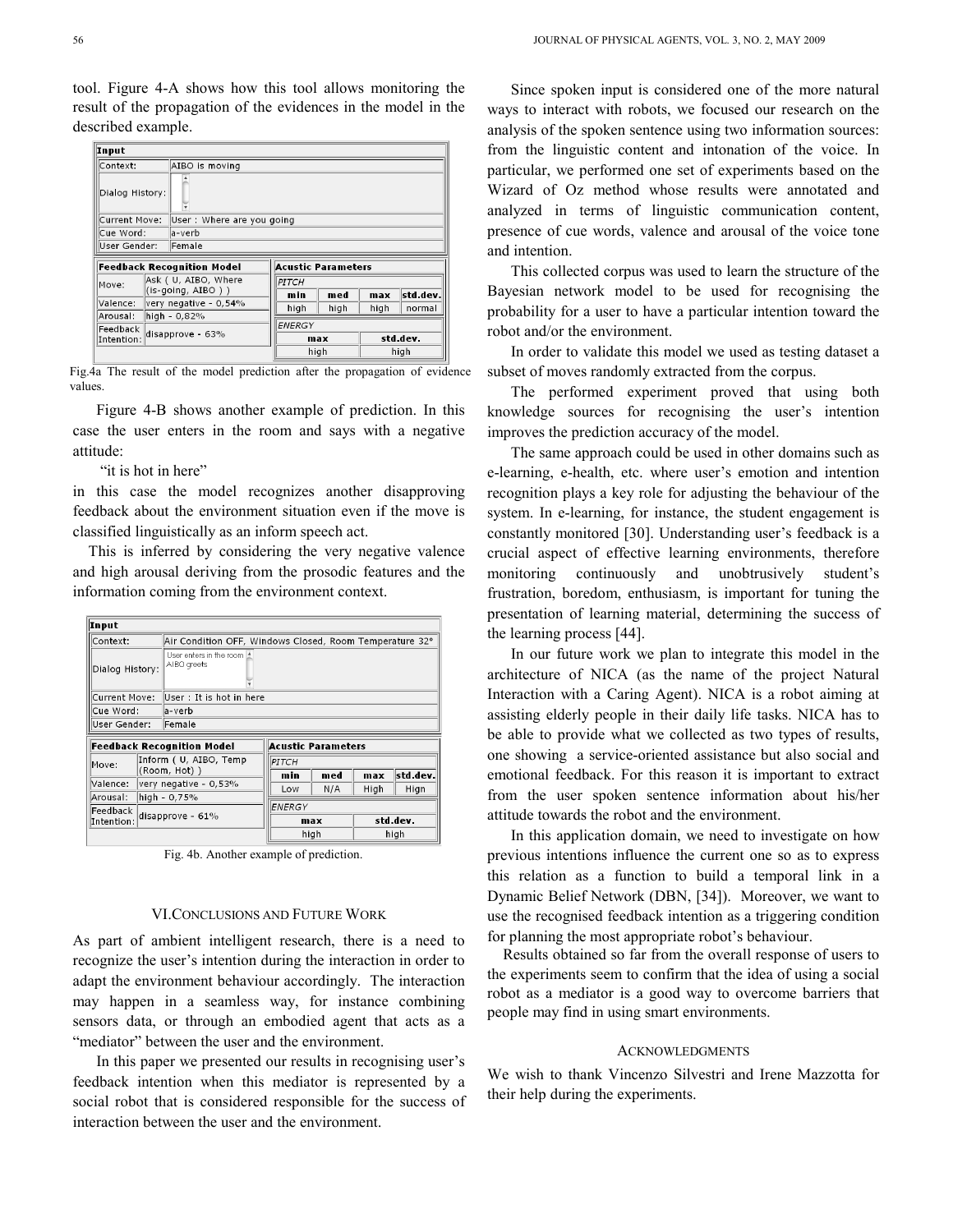#### **REFERENCES**

- [1] G. Riva, F. Vatalaro, F. Davide, and M. Alcaniz, (Editors). "Ambient Intelligence: the Evolution Of Technology, Communication And Cognition Towards The Future Of Human-Computer Interaction" (Emerging Communication), 2005.
- [2] D. Randall, "Living Inside a Smart House: A Case Study," in Harper, R., (editor), Inside the Smart Home, Springer-Verlag, London. 227-246. 2003.
- [3] B. De Carolis, G. Cozzolongo, S. Pizzutilo, V.L. Plantamura, "Agent-Based Home Simulation and Control". In Proceedings of ISMIS 2005, LNCS. Springer: 404-412. 2005.
- [4] B. De Carolis, G. Cozzolongo, S. Pizzutilo. "A Butler Agent for Personalized House Control". In Proceeding of ISMIS 2006, LNCS. Springer. 2006.
- [5] A. Gárate, N. Herrasti, and A. López, "GENIO: an ambient intelligence application in home automation and entertainment environment". In Proceedings of the 2005 Joint Conference on Smart Objects and Ambient intelligence: innovative Context-Aware Services: Usages and Technologies (Grenoble, France, October 12 - 14, 2005). sOc-EUSAI '05, vol. 121. ACM Press, New York, NY, 241-245. 2005.
- [6] G. von Wichert, and G. Lawitzky. "Man-Machine Interaction for Robot Applications in Everyday Environments". In Proc of the IEEE Int. Workshop on Robot and Human Interaction 2001 (RO-MAN 2001), Paris, Bordeaux, Frankreich, 18.-21. Sept. 2001.
- [7] S. Buisine, and J.C. Martin, "Experimental Evaluation of Bi-Directional Multimodal Interaction with Conversational Agents". Proceedings of Interact'03. 2003.
- [8] K. Dautenhahn "Robots as social actors: Aurora and the case of autism". In Proc. CT99, The Third International Cognitive Technology Conference, August, San Francisco, pages 359-374, 1999.
- [9] T. W. Bickmore and R. Picard. "Establishing and maintaining long-term human-computer relationships". Transactions on Computer-Human Interaction, 2004.
- [10] J. Osada, S. Ohnaka, M. Sato: "The scenario and design process of childcare robot, PaPeRo". Advances in Computer Entertainment Technology 2006.
- [11] C. Bartneck, and J. Reichenbach, "Subtle emotional expressions of synthetic characters". The International Journal of Human-Computer Studies (IJHCS), 62(2), pp. 179-192. 2005.
- [12] Sony. (1999). AIBO. from http://www.AIBO.com.
- [13] C. Breazeal. "Toward sociable robots". Robotics and Autonomous Systems, 42:167–175, 2003.
- [14] L. Cañamero and A. Blanchard and J. Nadel J., "Attachment Bonds for Human-Like Robots", International Journal of Humanoïd Robotics. 2006.
- [15] H. Jiang, and J.M. Vidal "From Rational to Emotional Agents". In Proceedings of the AAAI Workshop on Cognitive Modeling and Agentbased Social Simulation, 2006.
- [16] B. De Carolis, G. Cozzolongo, "Social Robots for Improving Interaction in Smart Environments". In Proocedings of the Workshop Emotion in HCI. In conjunction with the 20th British HCI Group Annual Conference AISB07. 2007.
- [17] A. Drygajlo, P.J. Prodanov, G. Ramel G., M. Meisser, and R. Siegwart, "On developing a voice-enabled interface for interactive tour-guide robots". Journal of Advanced Robotics, vol.17, nr. 7,p.p. 599-616, 2003.
- [18] S. Nakamura, Toward Heart-to-Heart Speech Interface with Robots. ATR UptoDate. Summer 2003.
- [19] R. Banse, and K.R. Scherer, "Acoustic profiles in vocal emotion expression". Journal of Personality and Social Psychology. 1996.
- [20] C.M. Lee, S.S. Narayanan, R. Pieraccini, "Combining acoustic and language information for emotion recognition". Proceedings of ICSLP, 2002.
- [21] J. Liscombe, J. Venditti, and J.Hirschberg, "Classifying subject ratings of emotional speech using acoustic features," in Proc. of EuroSpeech, 2003.
- [22] S. Mozziconacci and D.J. Hermes, "Role of intonation patterns in conveying emotion in speech", in Proceedings, International Conference of Phonetic Sciences, San Francisco, August 1999.
- [23] P.Y. Oudeyer. "The production and recognition of emotions in speech: Features and Algorithms". International Journal of Human Computer Studies, 59(1-2):157-183. 2002.
- [24] J.L. Austin,. How to do things with words. Oxford: Oxford University Press. 1962.
- [25] J. Searle, "Speech Acts: An Essay in the Philosophy of Language", Cambridge, Eng.: Cambridge University Press. 1969.
- [26] W.E. Bosma and E. André, "Exploiting Emotions to Disambiguate Dialogue Acts", in Proc. 2004 Conference on Intelligent User Interfaces, January 13 2004, N.J. Nunes and C. Rich (eds), Funchal, Portugal, pp. 85-92, 2004.
- [27] C. Breazeal and L. Aryananda, "Recognizing affective intent in robot directed speech", Autonomous Robots, 12:1, pp. 83-104. 2002.
- [28] A. Fernald, "Four-month-old infants prefer to listen to motherese". Infant Behavior & Development, 8, 181-195. 1985
- [29] J. Serpell, "The Domestic Dog: Its evolution, behavior, and interactions with people". Cambridge University Press, New York, New York. 1995.
- [30] D. Litman, K. Forbes, S. Silliman, "Towards emotion prediction in spoken tutoring dialogues". Proceedings of HLT/NAACL, 2003.
- [31] F.V. Jensen. "Bayesian Networks and Decision Graphs. Statistics for engineering and information science". Springer, New York, Berlin, Heidelberg, 2001.
- [32] A. Rao, M. Georgeff: BDI agents: From theory to practice. In Proceeding of the 1st International Conference on Multi-Agent Systems (San Francisco, CA, June 1995), V. Lesser, Ed., AAAI Press, pp. 312– 319. 1995
- [33] PRAAT: www.fon.hum.uva.nl/praat.
- [34] I. Poggi and E. Magno Caldognetto, "Il parlato emotivo. Aspetti cognitivi, linguistici e fonetici". Atti del Convegno Il parlato italiano. Napoli, 12-15 febbraio 2003. Napoli, D'Auria. CdRom, 2004.
- [35] de Rosis, F, Batliner, A, Novielli, N, and Steidl, S (2007). 'You are Sooo Cool, Valentina!' Recognizing Social Attitude in Speech-Based Dialogues with an ECA. In: Affective Computing and Intelligent Interaction, edited by Ana Paiva, Rui Prada, Rosalind W. Picard. Springer Berlin / Heidelberg, pages 179-190.
- [36] Batliner, A., Hacker, C., Steidl, S., N¨oth, E., D'Arcy, S., Russell, M., and Wong, M. (2004). "You stupid tin box" - children interacting with the AIBO robot: A cross-linguistic emotional speech corpus. In Proc. LREC 2004, Lisbon.
- [37] D. Kulic and E. A. Croft. "Estimating Intent for Human Robot Interaction". Proc of the Int. Conf. on Advanced Robotics. Coimbra, Portugal, June 29 - July 3, 2003.
- [38] F. Enos and J. Hirschberg, "A framework for eliciting emotional speech: Capitalizing on the actor's process". LREC 2006 Workshop on Corpora for Research on Emotion and Affect, Genova, 2006.
- [39] S. Whittaker, M. Walker, M. and J. Moore, "Fish or Fowl: A Wizard of Oz evaluation of dialogue strategies in the restaurant domain". Language Resources and Evaluation Conference. 2002.
- [40] S. Oviatt, and B. Adams, "Designing and Evaluating Conversational Interfaces With Animated Characters". In J Cassell, J Sullivan, S Prevost and E Churchill: Embodied Conversational Agents. The MIT Press, 2000.